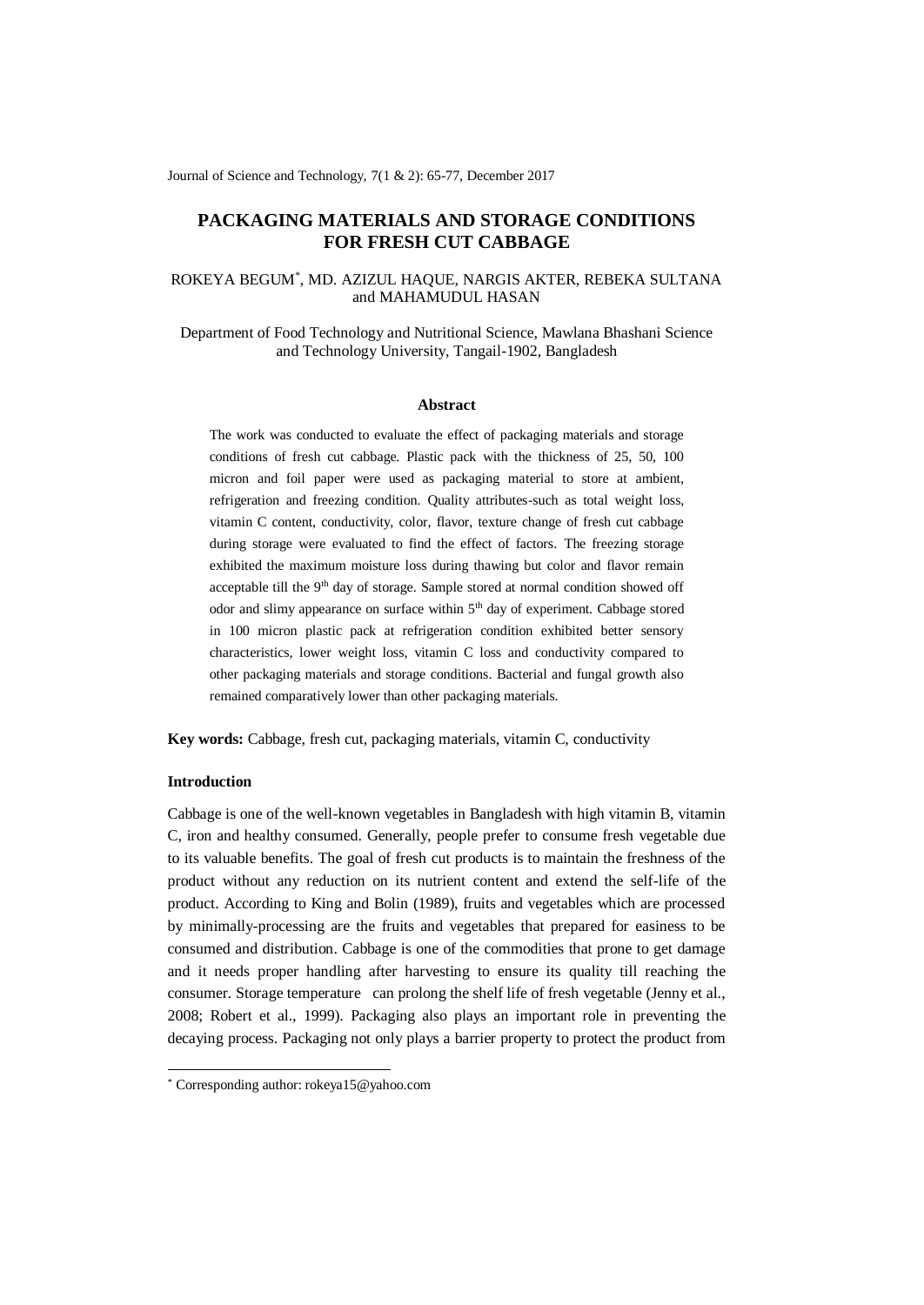environmental obstacle and harmful germs and insects but also it works as a trade mark of their product (Highland, 1981). Several polymer types are currently used for foodstuff packaging to prevent the entrance of pests and contaminations (Allahvaisi, 2009). Based on above discussion, the current study was designed to know the quality of fresh cut cabbage during its storage at different temperature and different packaging material.

#### **Materials and Methods**

#### *Study place*

This study was conducted at the Laboratories of the Department of Food Technology and Nutritional Science during January to March 2017.

### *Sample collection and preparation*

Cabbage was collected at optimum mature stage from local area of Santosh Bazar, Tangail, Bangladesh. Packaging material such as polyethylene of different width such as 25 micron, 50 micron, 100 micron and foil paper were used. After collecting the cabbage they were washed and shredded in same size by knife. About 50 gram shredded cabbage were immediately packaged in different packaging materials and sealed. All the packaging materials were sterilized by ultra violet ray at least 5 minutes before packaging. Prepared packets were stored at three different storage conditions such as; ambient condition (normal temperature); refrigeration condition (3-7°C) and freezing condition (-18°C) for their further test. All samples were analyzed for weight loss, vitamin C, conductivity, microbial count and sensory (colour, flavor and texture) evaluation.

#### *Sample analysis*

Sample quality was analyzed by visual observation. Three trained panelist (Haque et al., 2016) were scored the colour, flavor and texture of each sample separately by using 9 point hedonic scale recommended by Baker (1962). Weight loss and vitamin C were estimated through the methods by Ranganna (2003). Conductivity was measured by conductivity meter (Zubehorbox Cond, Germany). Total plate count for bacteria and fungi were estimated by the method used by Ranganna (2003).

#### *Statistical analysis*

Results of three replicates were used for statistical analysis. The values were expressed as the mean. Statistical analysis was performed using the Statistical Package for Social Sciences (SPSS) (version 21) for Windows. The Duncan test was performed to evaluate the significant differences among mean values. The confidence limits used in this study were based on 95% ( $P < 0.05$ ).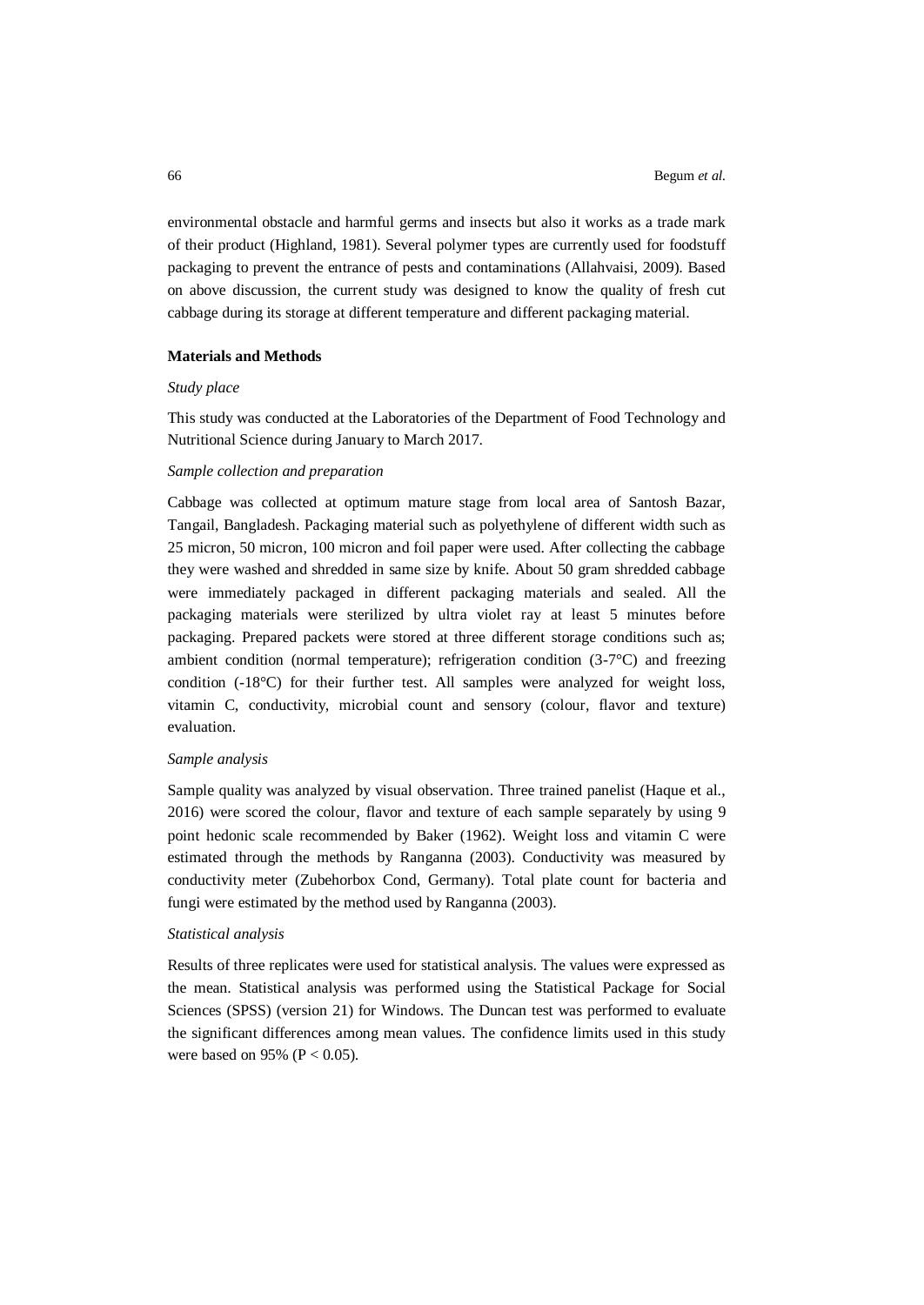### **Result and Discussion**

## *Effect of storage conditions on sensory properties of fresh cut.*

Changes of sensory parameters during storage at normal temperature (ambient temperature), chilling temperature (3-7°C) and freezing temperature (-18°C) are presented in Table 1, Table 2 and Table 3 respectively.

| Packaging material | Day                      | ${\bf Color}$    | Flavor     | Texture |
|--------------------|--------------------------|------------------|------------|---------|
| $25\mu$            | $\,1\,$                  | 8.6              | $\,8\,$    | 9       |
|                    | $\sqrt{2}$               | 7.6              | $7.3\,$    | 8.6     |
|                    | 3                        | 7.6              | 6.3        | $\,8\,$ |
|                    | $\overline{4}$           | $\boldsymbol{7}$ | $\sqrt{5}$ | $7.3$   |
|                    | 5                        | 6.6              | 4.3        | 5       |
| $50\mu$            | $\,1$                    | 9                | 8.6        | 8.6     |
|                    | $\mathfrak{2}$           | 8.6              | 7.6        | 8.3     |
|                    | 3                        | 7.6              | 6.6        | 7.6     |
|                    | $\overline{4}$           | 6.6              | 5.6        | 6.6     |
|                    | 5                        | 5.6              | $\sqrt{5}$ | 6.3     |
| $100\mu$           | $\,1$                    | 9                | 8.3        | 9       |
|                    | $\mathfrak{2}$           | $8.6\,$          | 7.6        | 8.6     |
|                    | 3                        | 7.6              | $7.3$      | 7.6     |
|                    | $\overline{4}$           | $\boldsymbol{7}$ | 6.6        | $7.3$   |
|                    | 5                        | $6.6\,$          | 4.6        | 6.6     |
| Foil               | $\mathbf 1$              | 9                | $\,8\,$    | $8\,$   |
|                    | $\overline{c}$           | $8.3\,$          | 7.6        | $7.3$   |
|                    | 3                        | $\,8\,$          | 6.6        | 6.6     |
|                    | $\overline{\mathcal{L}}$ | 7.6              | 5.6        | 5.6     |
|                    | 5                        | 4.6              | 4.3        | 4.3     |

**Table 1. Sensory evaluation of fresh cut cabbage in normal condition concerning different packaging material**

Average of three replications

Colour, flavore and texture of stored sample observed by the panelist were deteriorated with storage time. Foil paper as packaging material showed negative effect on fresh cut cabbage. In fifth days of storage at least one of the three members in sensory panel dislike slightly the color or flavor of fresh cut cabbage and the study didn't carry on. It was observed that 100µm packaging material retained well the physical condition of cabbage comparing other packaging materials.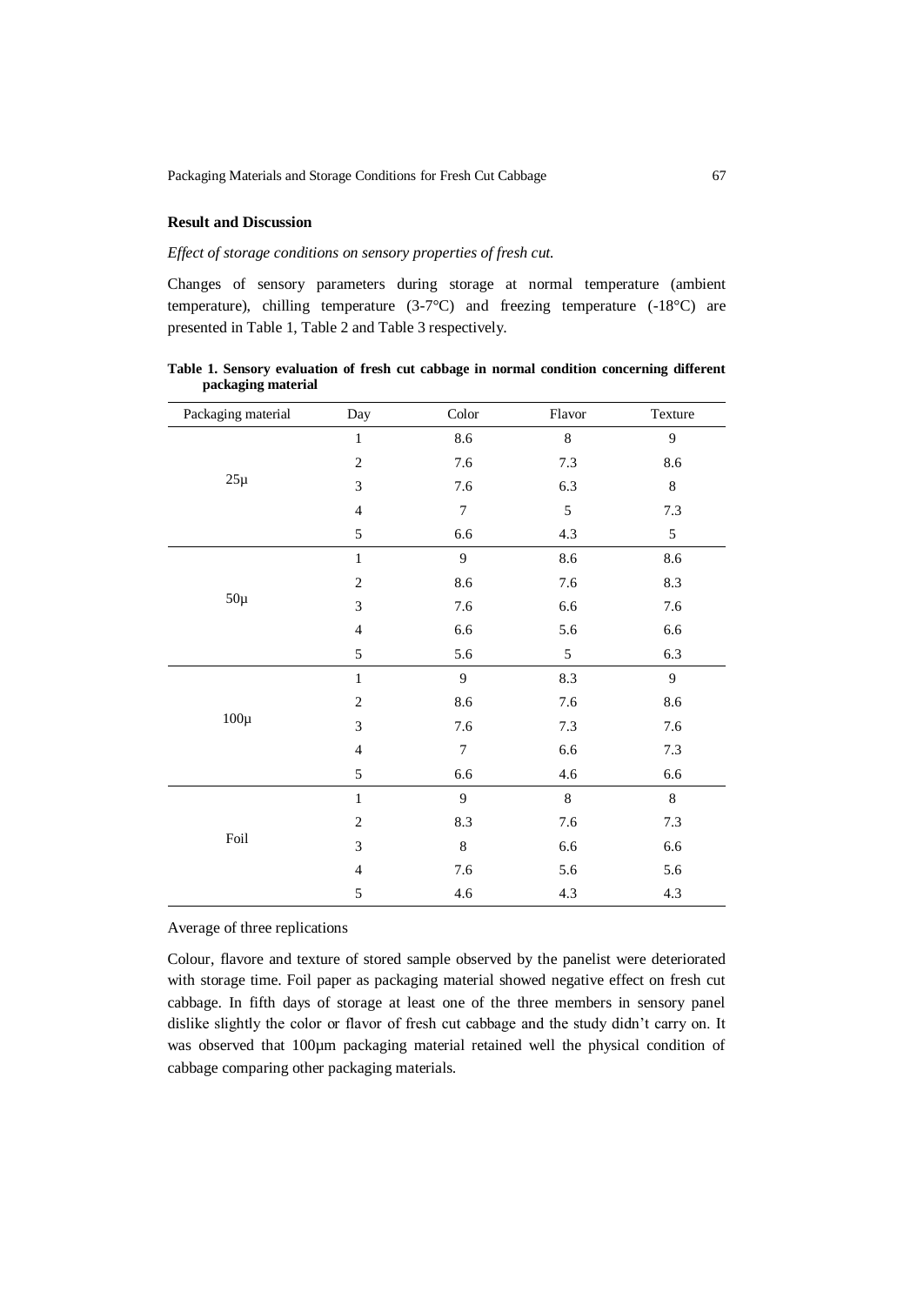| Packaging material | Day            | ${\bf Color}$    | Flavor           | Texture          |
|--------------------|----------------|------------------|------------------|------------------|
| $25\mu$            | $\overline{c}$ | 8.6              | 8.3              | 8.6              |
|                    | $\overline{4}$ | $\,8\,$          | $\tau$           | 7.6              |
|                    | 6              | $\boldsymbol{7}$ | 6.3              | 6.6              |
|                    | $\,8\,$        | $6.6\,$          | 5.3              | $6.0\,$          |
| $50\mu$            | $\overline{2}$ | 9                | 8.6              | 8.6              |
|                    | $\overline{4}$ | $\,$ 8 $\,$      | $7.3$            | $\,8\,$          |
|                    | 6              | $7.3$            | 6.6              | $\boldsymbol{7}$ |
|                    | $\,$ 8 $\,$    | 6.6              | $\sqrt{6}$       | 6.3              |
| $100\mu$           | $\sqrt{2}$     | 8.3              | $\,8\,$          | 8.6              |
|                    | $\overline{4}$ | 7.6              | $\tau$           | 7.6              |
|                    | $\epsilon$     | $6.6\,$          | 5.6              | 6.6              |
|                    | $\,$ 8 $\,$    | $\sqrt{6}$       | $\sqrt{6}$       | 6.3              |
| Foil               | $\overline{c}$ | $\boldsymbol{7}$ | $\boldsymbol{7}$ | $\,8\,$          |
|                    | $\overline{4}$ | 6.6              | $\sqrt{6}$       | $\boldsymbol{7}$ |
|                    | 6              | $\sqrt{6}$       | 5.3              | 6.6              |
|                    | $\,$ 8 $\,$    | 5.6              | $\sqrt{5}$       | 5.6              |

**Table 2. Sensory evaluation of fresh cut cabbage in chilling temperature concerning different packaging material**

Average of three replications

In the refrigeration temperature fresh cut cabbage was observed like slightly to dislike slightly after 8 days of storage (Table 2). In this storage condition the fresh cut cabbage became crispy but after released the heat it became fresh. According to Hedonic scale, cabbage stored in chilled condition in 50µm polyethylene material retained of all the physical attributes well comparing to other packaging materials.

At the freezing temperature fresh cut cabbage showed abrupt distortion of its texture and became soft during thawing and therefore, a lot of water leaching out from cabbage. Fresh cut cabbage couldn't retain its body structure. In Hedonic scale, cabbage storage in freezing condition, packaging within foil paper retained of all the physical attributes well comparing to other packaging material (Table 3).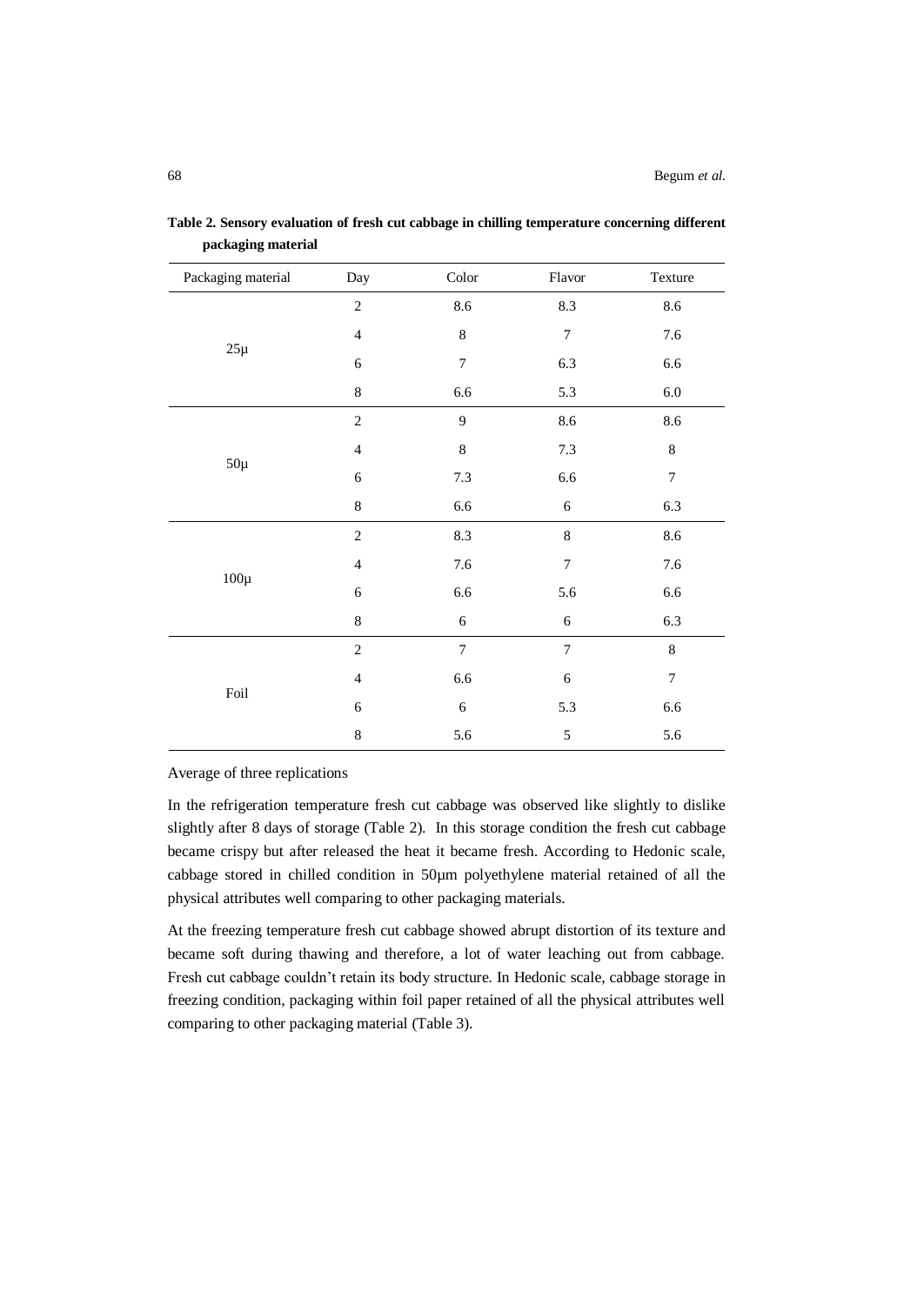| Packaging material | Day            | Color | Flavor      | Texture    |
|--------------------|----------------|-------|-------------|------------|
| $25\mu$            | $\overline{c}$ | 7.3   | $\,$ 8 $\,$ | 7.3        |
|                    | $\overline{4}$ | 6.6   | 6.6         | 6.3        |
|                    | 6              | 6     | 6.3         | $\sqrt{5}$ |
|                    | 8              | 5     | 5.3         | 4.3        |
| $50\mu$            | $\mathfrak{2}$ | 7.6   | 7.6         | 7.3        |
|                    | 4              | 7     | 6.3         | 5.6        |
|                    | 6              | 6.5   | 5.6         | 5.3        |
|                    | $\,$ 8 $\,$    | 5.5   | 4.6         | 4.6        |
| $100\mu$           | $\overline{2}$ | 8.6   | 8           | 7.6        |
|                    | 4              | 7.3   | 7.3         | 6.3        |
|                    | 6              | 6     | 6           | 5.3        |
|                    | $\,8\,$        | 6.3   | 5.3         | 4.6        |
| Foil               | $\overline{c}$ | 8.3   | $\,8\,$     | 7.6        |
|                    | 4              | 7.6   | 7.3         | 6.6        |
|                    | 6              | 6.6   | 6.3         | 6.3        |
|                    | 8              | 6     | 5.3         | 5.3        |

**Table 3. Sensory evaluation of fresh cut cabbage in freezing condition concerning different packaging material**

## Average of three replications

## *Weight loses in different storage conditions*

Effect of packaging material on weight loss of cabbage fresh cut at ambient storage temperature, chilling temperature and freezing temperature are presented in Figs. 1, 2 and 3, respectively.



**Fig. 1.** Comparison of weight loss of fresh cut cabbage storage in different packaging material during storage at ambient temperature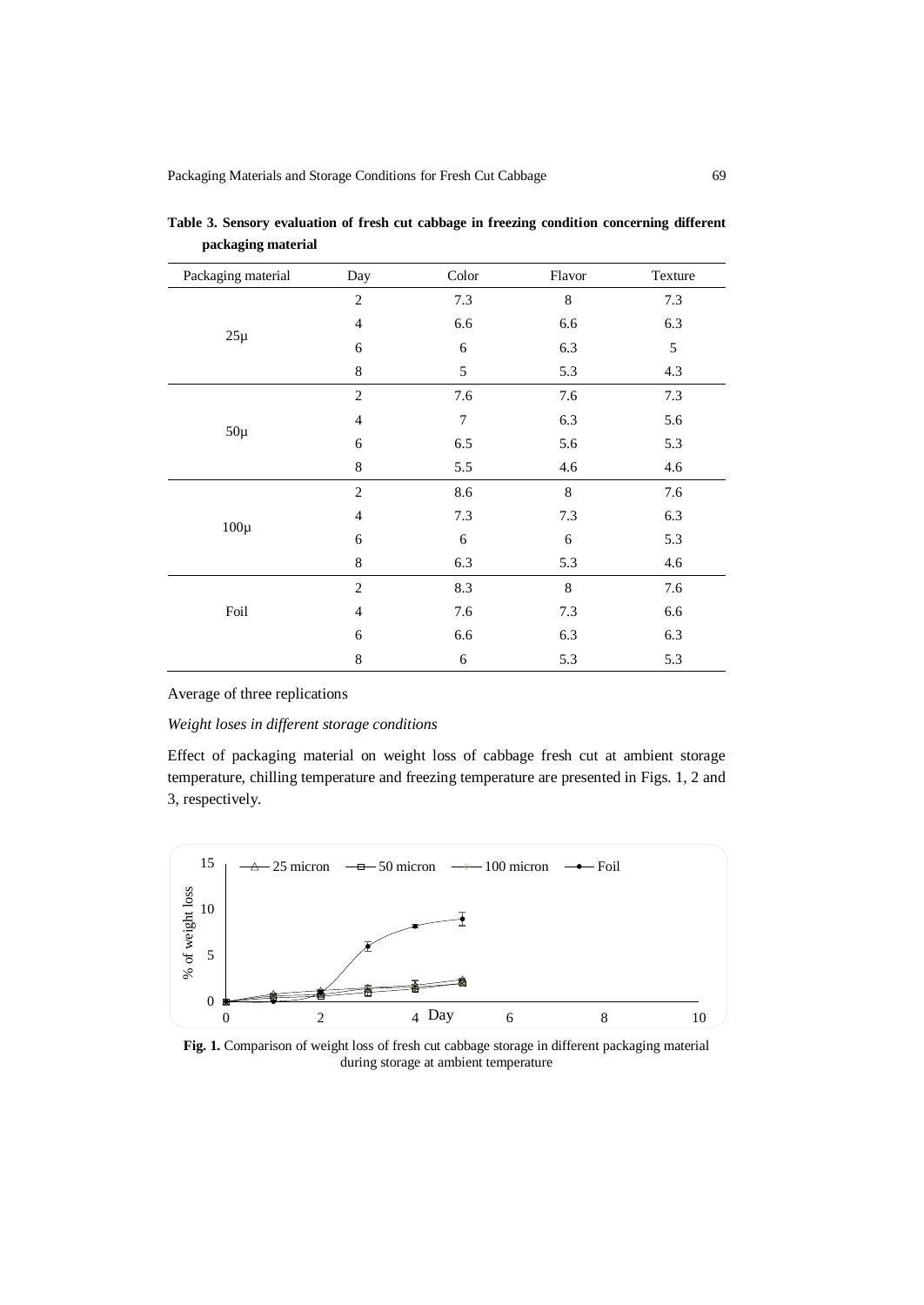Fig. 1 shows that during storage at ambient temperature foil paper had negative effect on fresh cut cabbage. Higher amount of water lost from cabbage at ambient temperature. Fresh cut cabbage storage in foil paper lost higher amount of water compared other packaging materials. Cabbage stored in foil paper lost higher percentage of water from second day and it continued till last day. About 9 % water had lost from fresh cut cabbage storage in foil paper. Fresh cut cabbage storage in 25 µm polyethylene had lost also 2.4% water and at the same time 50µm polyethylene lost approximately 2% water at fifth day. Among the packaging materials, 100µm polyethylene was found the best to retain water.



**Fig. 2**. Comparison of weight loss of fresh cut cabbage storage in different packaging material during storage at refrigeration temperature

Storage at chilling temperature, fresh cut cabbage was found minimum water loss during the storage period. It became crispy but warm up to normal temperature it became fresh and didn't leaching out so much water like freezing condition. Cabbage storage at chilling temperature in 25µm thick polyethylene pack had lost only 2.6% moisture at ninth day. Fresh cut cabbage storage in packaging material 100 µm had lost approximately 3% moisture at the last day of the study. Product storage in foil paper had lost 9.78% moisture at the last day.

Fig. 3 revealed that the highest water loss was observed at freezing storage. This is due to the fresh cut cabbage became frozen at freezing temperature and a lot of water leached out during thawing. Cabbage stored at freezing temperature in 50 µm packet lost about 4.7 % moisture on ninth day. Though small amount of moisture was leached out distortion was the same as that of other cabbage stored at freezing temperature. Cabbage storage in 100 µm polyethene lost approximately 8% moisture at the 9th day of the study. Product storage in foil paper lost 10.8% moisture on 9th day of study. Product storage at 25 µm polethene has lost approximately 6.2% moisture.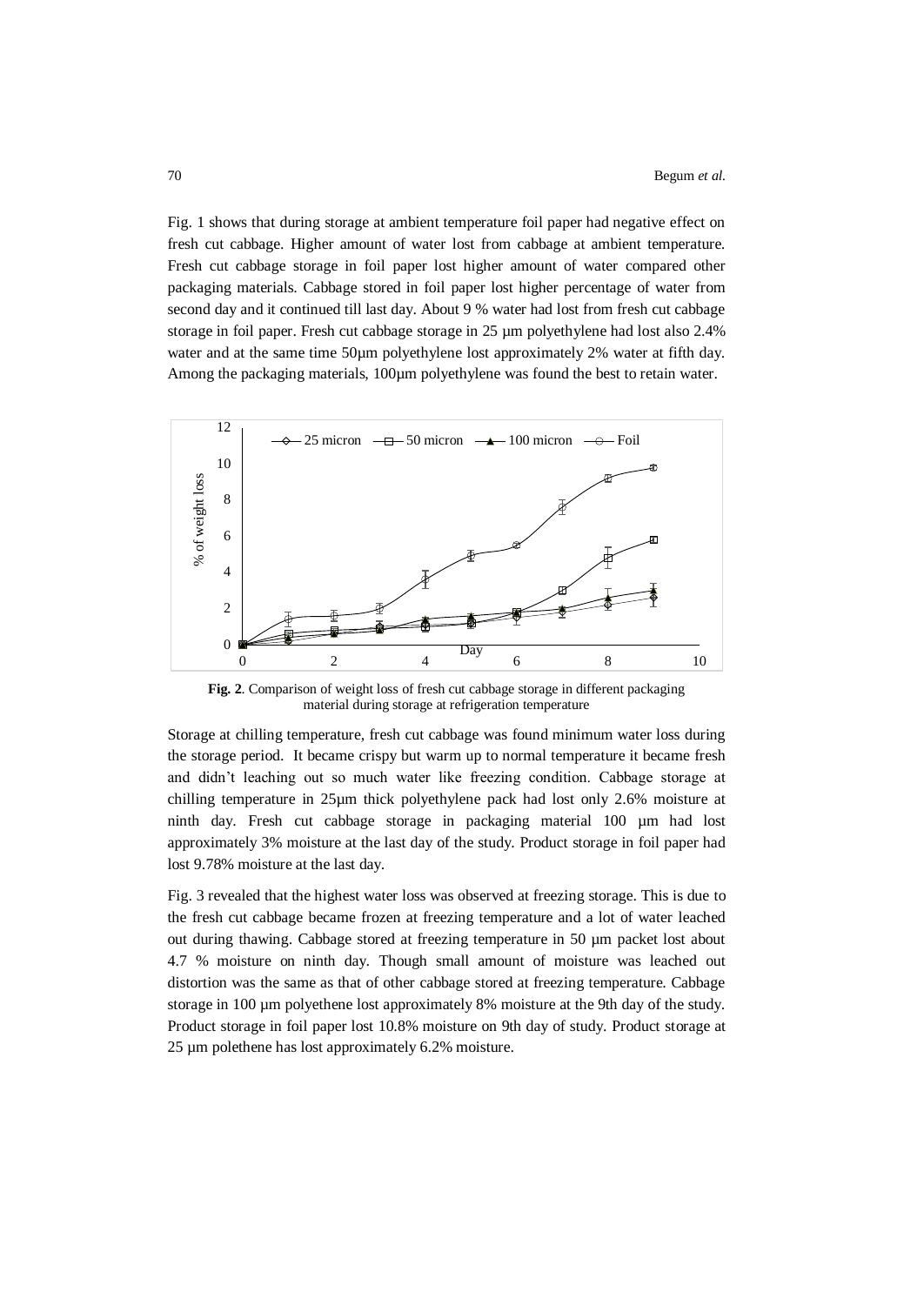Packaging Materials and Storage Conditions for Fresh Cut Cabbage 71



**Fig. 3.** Comparison of weight loss at freezing condition in different packaging material during storage at freezing temperature

### *Loss of Vitamin C in different storage conditions*

Comparison of vitamin-C loss in different packaging material during storage at ambient temperature, chilling temperature and freezing temperature is presented in Fig. 4, 5 and 6 respectively.



**Fig. 4.** Loss of vitamin C in fresh cut cabbage at ambient temperature

Amount of vitamin C in fresh cut cabbage was affected by storage condition and packaging material used (Fig. 4). Initially the amount of vitamin C was calculated about 18.27mg/100gm of cabbage. At ambient temperature the vitamin C content decreased at significant level during fifth day of study. Fresh cut cabbage storage at packaging material 25µm retained significant amount of vitamin C about 8.7mg/100gm of cabbage. Packaging material 50um retained least amount of vitamin C in this condition (6.4 mg/100gm).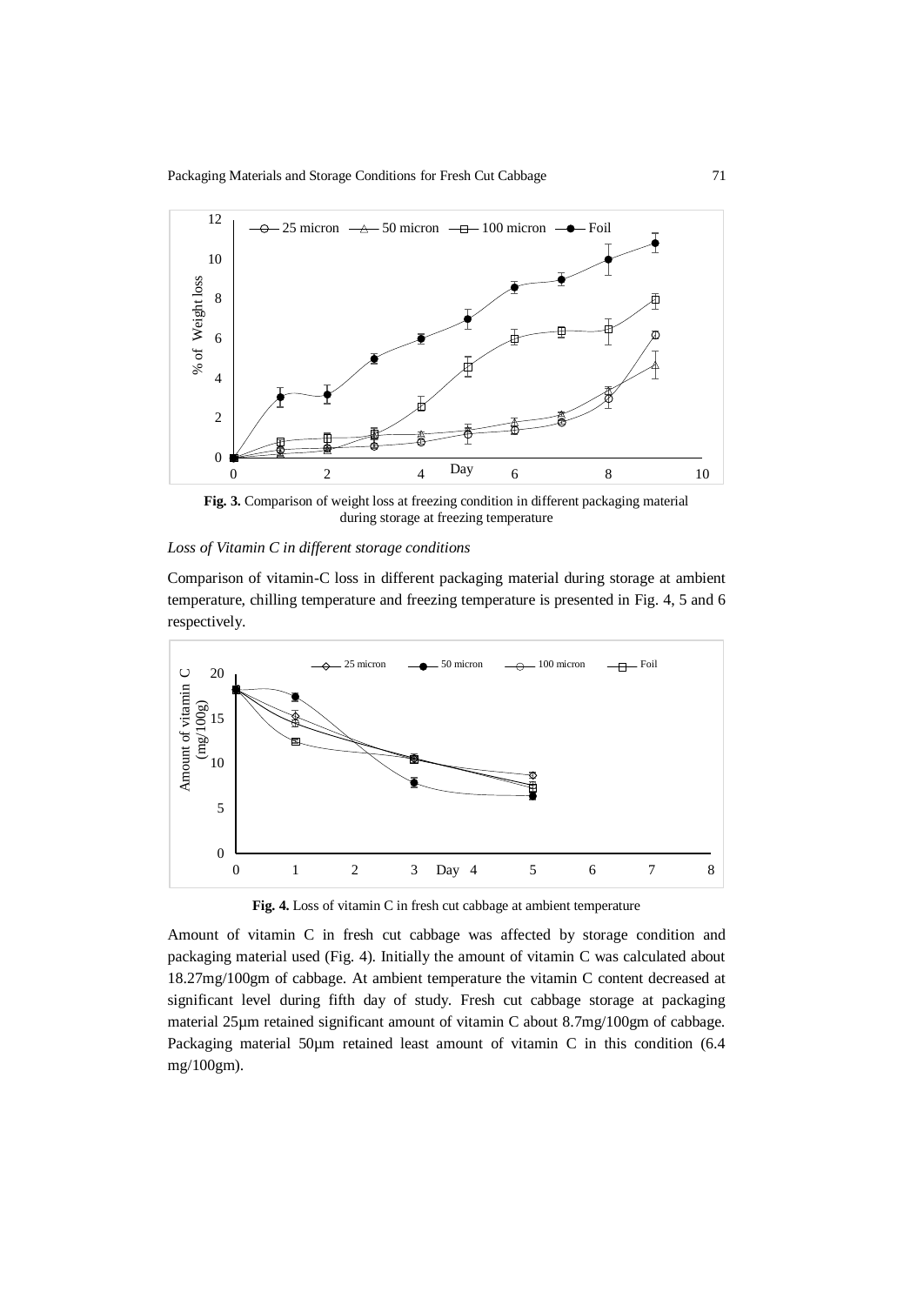72 Begum *et al.*



**Fig. 5**. Comparison of vitamin-C loss in different packaging material during storage at chilling temperature

Cabbage storage at chilling temperature in 25 µm polyethylene pack had lost only 2.6% moisture on ninth day. However, it retained 4.25 mg vitamin C presented in Fig. 5. Fresh cut cabbage stored  $100 \mu m$  polyethylene pack could retained 6.6 mg vitamin C at the last day of the study. Product storage in foil paper retained 6.08 mg vitamin C on the ninth days of study.



**Fig. 6.** Comparison of vitamin-C loss of fresh cut cabbage storage in different packaging material at freezing temperature

Cabbage storage at freezing temperature in foil package was found to contain least vitamin C (4.2 mg/100g) followed by 25µm polyethylene which retained 4.32 mg/100g. Cabbage stored in 100 µm polyethylene was found to retain the highest amount of vitamin C at the 9<sup>th</sup> day of study. Generally, during storage in different packaging material and storage temperature vitamin C was deceased with storage time. The results of the present study agreed with earlier works. Previous research reported that the storage condition has significant effect on the loss of vitamin C (Leonardi et al., 2001).

### *Conductivity in different conditions*

Effect of packaging material on conductivity of fresh cut cabbage at ambient, chilling and freezing temperature is presented in Fig. 7, 8 and 9 respectively. Conductivity indicates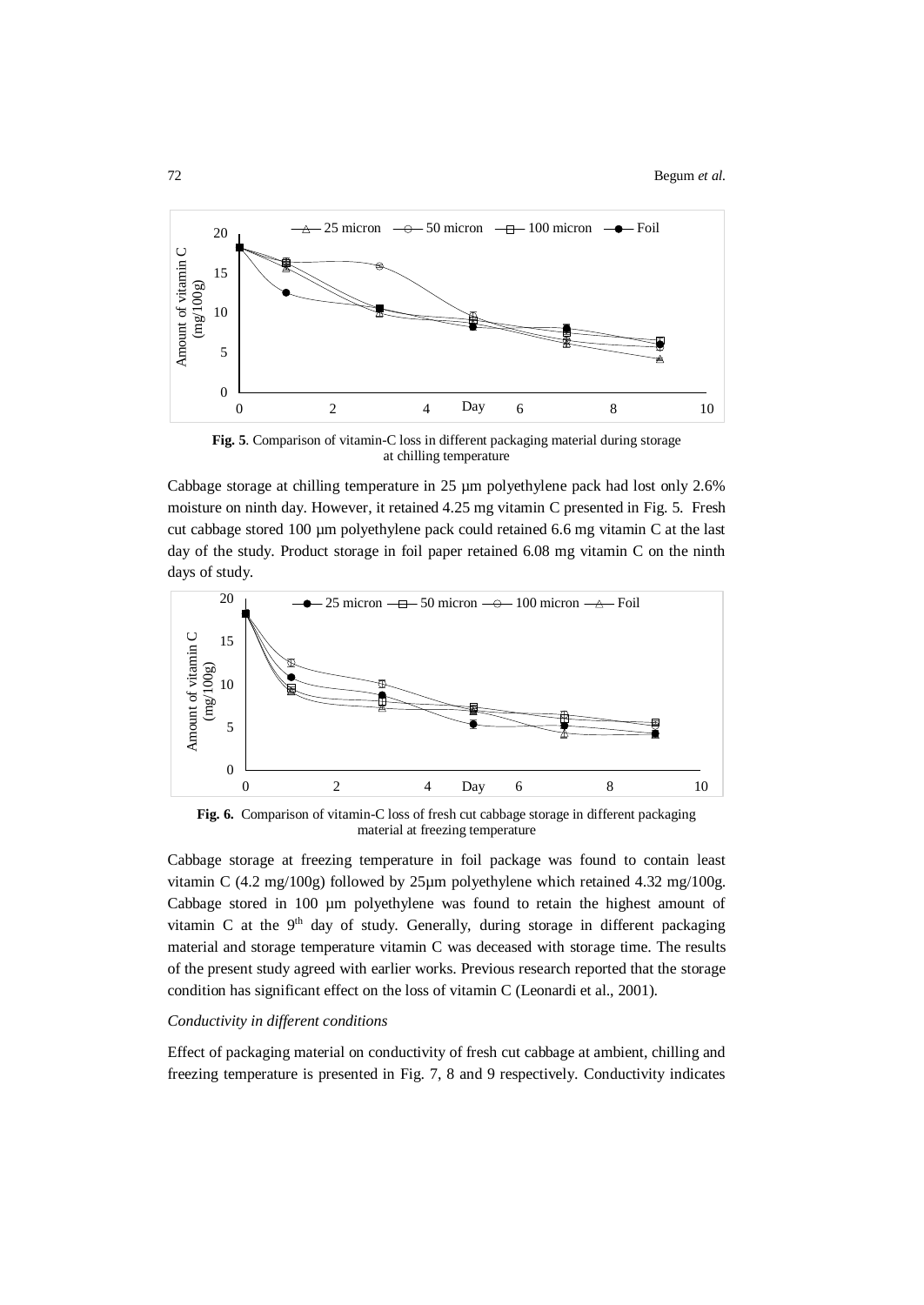the amount of ions present in fresh cut cabbage which is correlated with cell rapture. At ambient temperature 100 micron polyethylene and foil packet showed the highest and the lowest conductivity, respectively in fifth day of storage (Fig. 7). Fresh cut cabbage stored in foil paper lost higher amount of water compared with other packaging materials and therefore, exhibited lowest reading in conductivity meter (3.10 ms/cm). Cabbage stored in foil paper lost higher percentage of water from first day of storage and it continued till last day and conductivity was the lowest among the sample studded. In this case fresh cut cabbage stored in 100 µm gave higher reading in conductivity meter that meant the product reserved higher amount of electrolytes.



**Fig. 7.** Comparison of conductivity of fresh cut cabbage stored in different packaging materials at ambient temperature

In chilling storage condition, conductivity of fresh cut cabbage sample reduced rapidly after  $4<sup>th</sup>$  day of storage. Initial day the conductivity of cabbage was 4.2 ms/cm and reduced to 3.13 ms/cm during  $9<sup>th</sup>$  day of storage. Among the packaging material used, foil paper showed the lowest  $(3.13 \text{ ms/cm})$  and 50 µm pack showed the highest reading in conductivity meter (3.4 ms/cm) which indicated that the product reserved the lowest and the highest amount of electrolytes, respectively. Cabbage stored at 25 µm and 100 µm polyethylene pack showed conductivity approximately 3.31 ms/cm and 3.3 ms/cm, respectively.



**Fig. 8.** Comparison of conductivity of fresh cut cabbage stored in different packaging material at chilling temperature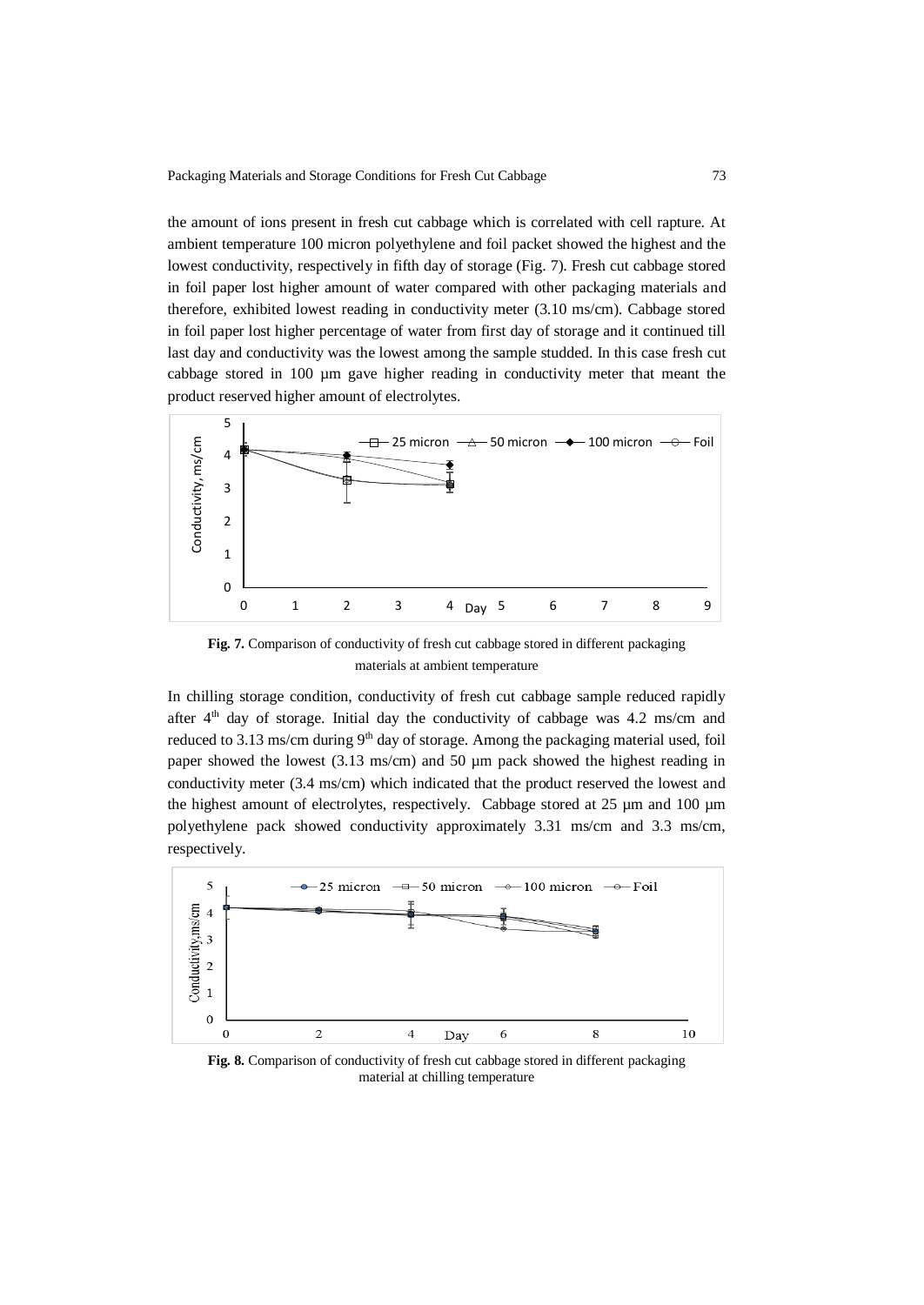In freezing condition conductivity of fresh cut cabbage in all packaging material studied reduced during storage time. In this case fresh cut cabbage stored in 50 µm showed higher reading of conductivity (3.2 ms/cm) which indicated that the product reserved higher amount of electrolytes till the last day of study. Cabbage stored in 100 µm and 25 µm polyethylene packet showed reading 3.10 (ms/cm) and 3.02 (ms/cm) in conductivity meter. During freezing condition of storage cabbage became fragile and hence cell rupture occurred. In this temperature of storage cabbage lost water during thawing and the same time electrolytes also leaching out day by day. Fresh cut cabbage stored in foil paper lost higher amount of water comparing other packaging material. Though the conductivity of fresh cut cabbage storage in foil paper gave the lowest reading of conductivity meter approximately 2.85 ms/cm.



**Fig. 9.** Comparison of conductivity of fresh cut cabbage stored in different packaging material at freezing temperature

#### *Bacterial growth in different conditions*

In the study of bacterial growth of fresh cut cabbage stored at ambient, chilling and freezing temperature in different packaging material is presented in Fig. 10, 11 and 12. Fig. 10 showed that at ambient temperature foil paper provided most favorable condition for bacterial growth.



**Fig. 10.** Bacterial growth count during normal condition concerning different packaging material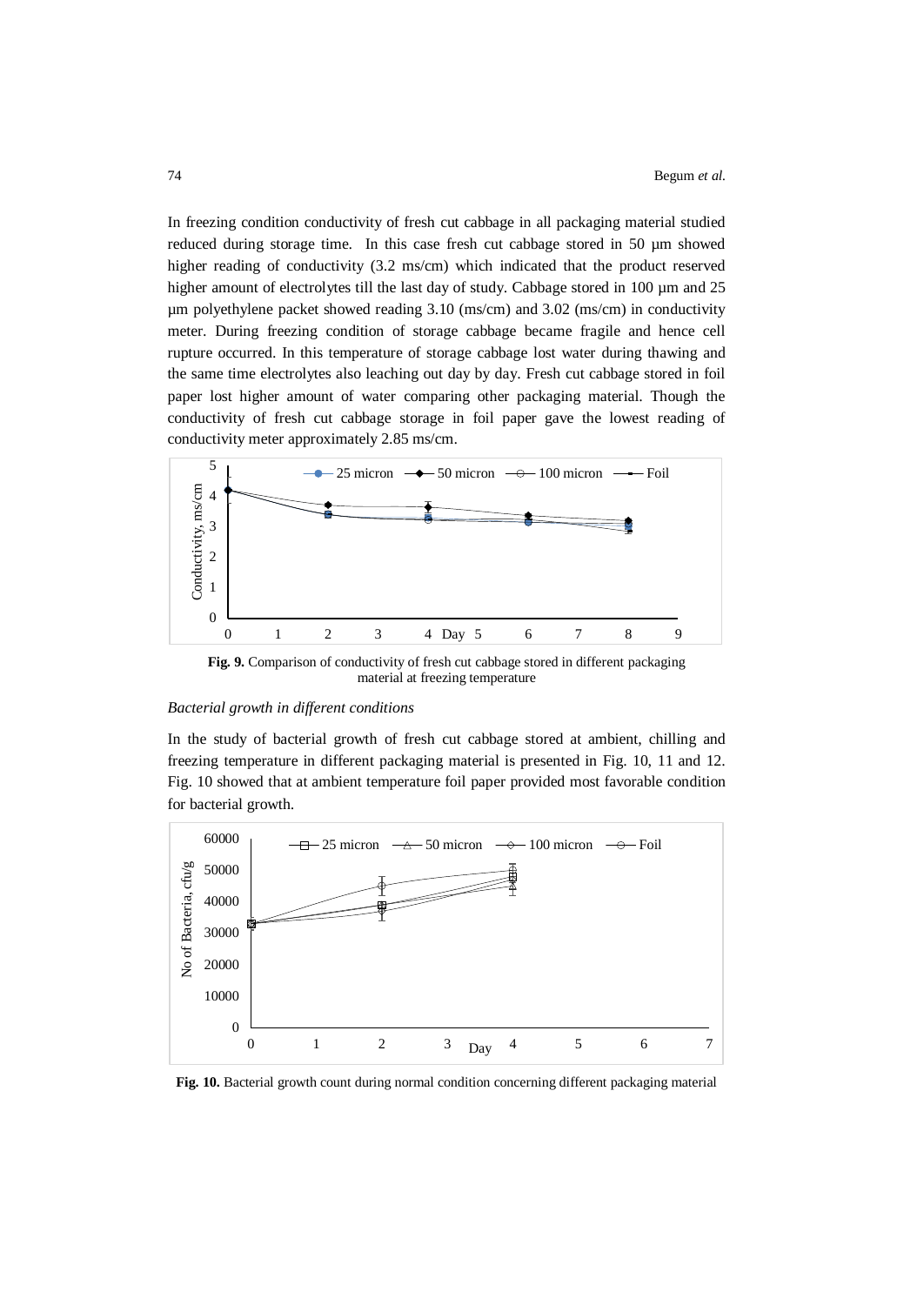

**Fig. 11.** Comparison of bacterial growth in chilling condition concerning different packaging material

Cabbage stored in foil paper lost higher percentage of water from first day of storage and it continued till last day and bacterial growth increased simultaneously. At the initial day the number of bacteria found about 33000 cfu/g and the fifth day the microorganism increase to about 50000 cfu/g in foil paper. Minimum bacterial count was observed in 100 µm followed by 50 µm packet.

During chilling storage bacterial count increased with storage time for all packaging materials studied. Among the packaging materials the highest bacterial colony was found in foil packet which indicated that the foil paper provided most favorable condition for bacterial growth. At the initial day the number of bacteria colony found about 33000  $cfu/g$  and the ninth day the number was about 56000  $cfu/g$  in foil paper. At the same storage temperature cabbage stored in 25 µm, 50 µm and 100 µm polyethylene pack had the number of bacteria about 52000, 51000 and 55000 cfu/g respectively. Fresh cut cabbage storage in foil paper lost higher amount of water compared other packaging materials and bacteria got enough moisture to grow.



**Fig. 12.** Comparison of bacterial growth in freezing condition concerning different packaging materials

At the initial day the number of bacteria found about  $33000 \text{ cfu/g}$  and at the ninth days of freezing storage it was about 50000 cfu/g in foil paper. At the same time cabbage stored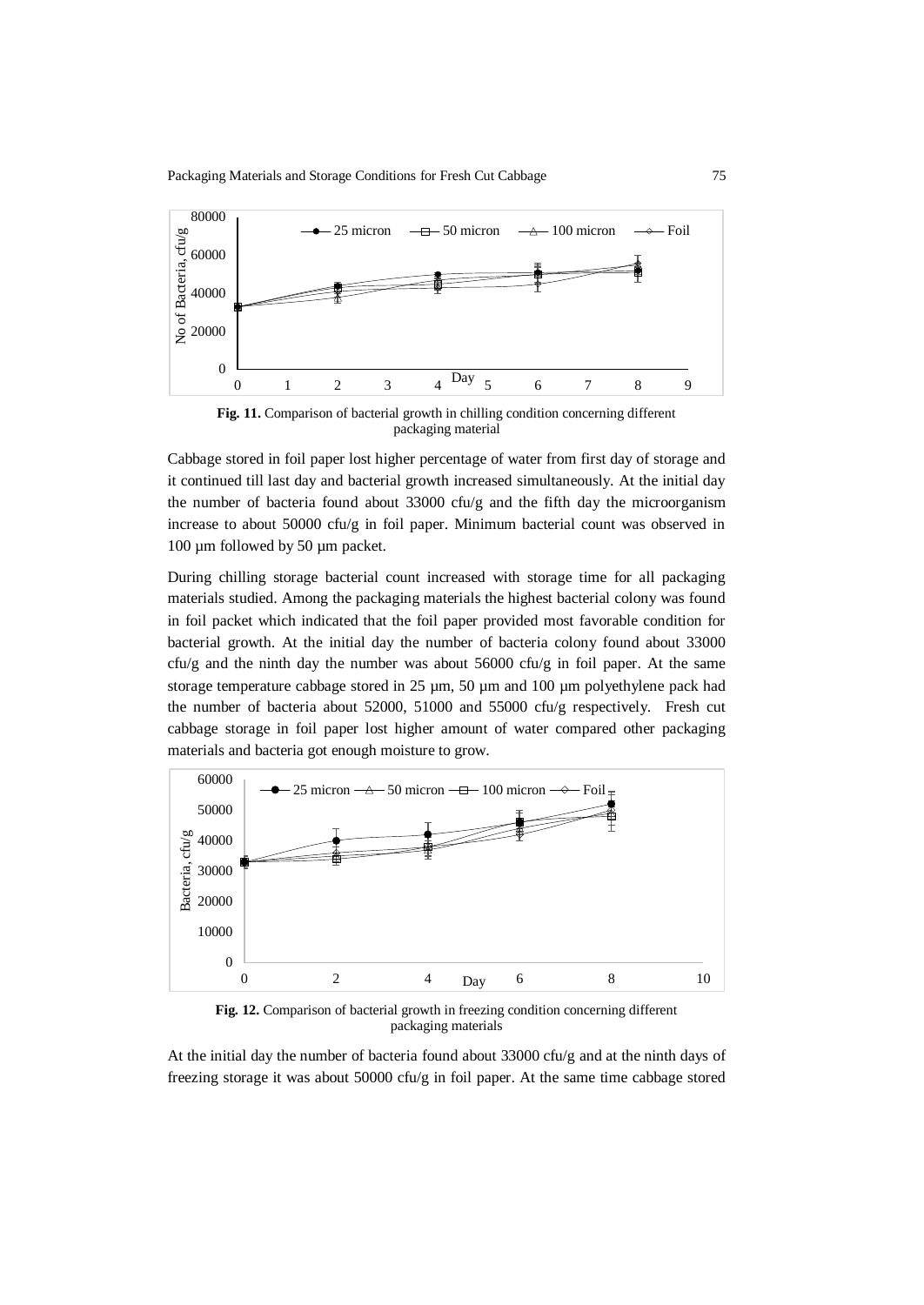in polyethylene 25 µm, 50 µm and 100 µm had the number of bacteria about 52000, 49000 and 48000 cfu/g respectively at this condition (Fig. 12). As freezing temperature didn't provide favorable condition for mesophilic bacteria and though bacterial growth was minimum.

## *Fungal growth in different condition*

Fig. 13, 14, 15 represent the effect of packaging material on fungal growth in fresh cut cabbage stored in ambient, chilling and freezing temperature, respectively. Number of fungal colony increased with the storage time for all packaging material and storage temperature. At the initial day the number of fungi found about 32000 cfu/g. Among three storage temperature highest fungal growth was found at ambient temperature (48000 cfu/g) and lowest (35000 cfu/g) at freezing temperature after  $4<sup>th</sup>$  day of storage. Among the packaging material used foil pack showed the highest fungal growth for all storage conditions and 100 micron polyethylene pack showed the lowest growth.



**Fig. 13.** Comparison the fungal growth during normal condition concerning different packaging materials



**Fig. 14.** Comparison of fungal growth in chilling condition concerning different packaging materials